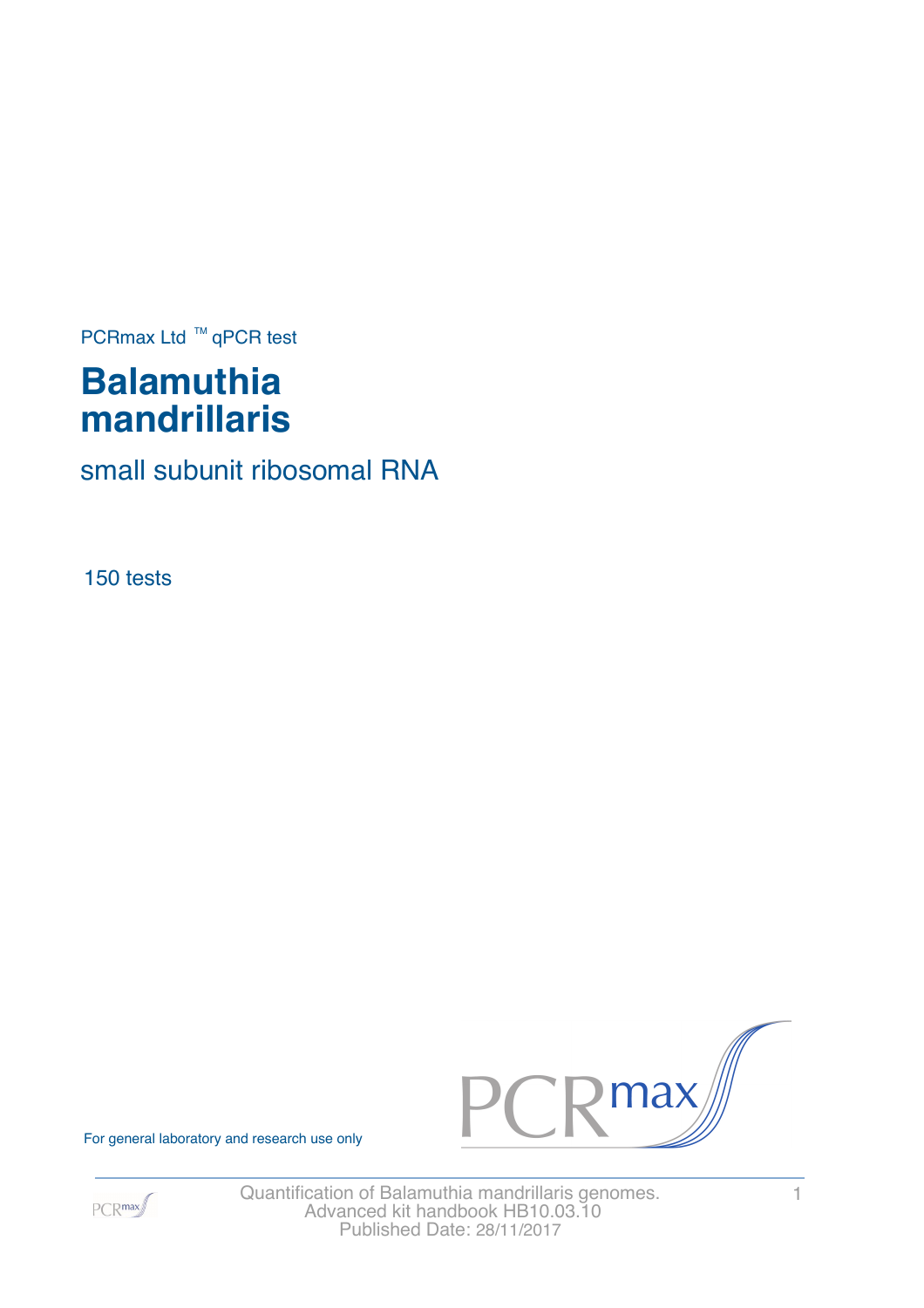### Introduction to Balamuthia mandrillaris

Balamuthia mandrillaris is a species of amoeba of the Balamuthiidae family. The unicellular protozoan has a vesicular nucleus and is 30-120um in diameter. This species is known to cause Granulomatous encephalitis and primary aemoebic meningoencephalitis in humans.

B. mandrillaris cysts gain access to the body via breaks in the skin or via the airways upon inhalation. The protozoan may either localise in the skin causing lesions or move to the brain via the bloodstream, causing encephalitis. The cysts subsequently transform to the next stage of its life cycle. The cyst wall disappears, the nucleus divides twice and the protozoan enters the infectious, trophozoite stage. Trophozoites replicate by mitosis and cause inflammatory necrosis in the infected region. This stage of the life cycle then develops into a new cyst with a glycogen vacuole and outer wall which is then ready to infect new hosts.

Infections with B. mandrillaris are generally seen only in individuals with weakened immune systems. Granulomatus Encephalitis causes symptoms including headaches, fever, seizures and facial paralysis and is most usually fatal. Primary aemoebic meningoencephalitis initially presents with headache, nausea and neck muscle paralysis but progresses to an irreversible coma after which, death from respiratory failure occurs. Antimicrobial treatment can only offer limited success in treatment of infection partly due to the late initial use of the treatment. This is due to late diagnosis as symptoms are similar to encephalitis caused by other infections and B. mandrillaris infections are much rarer.

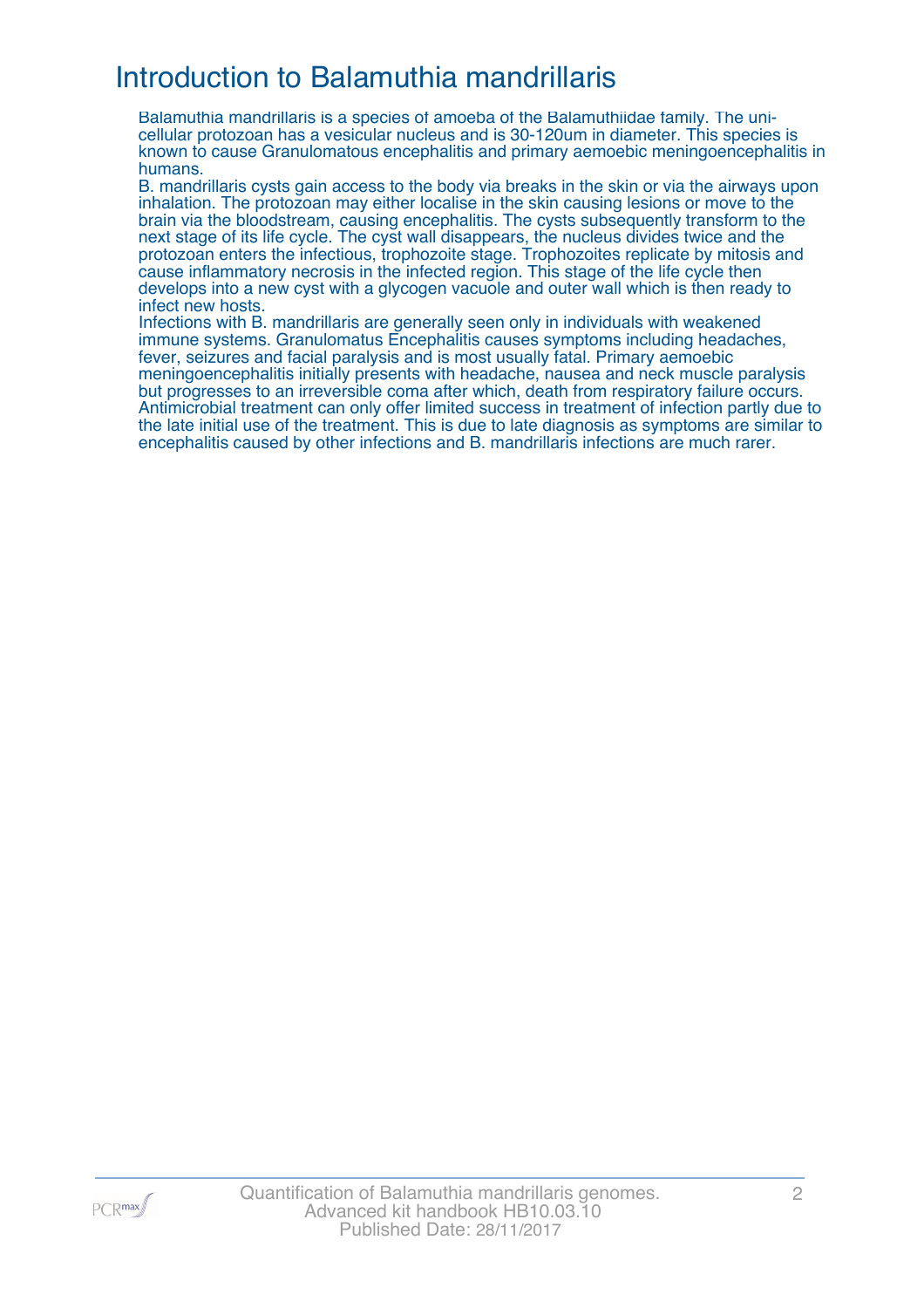### **Specificity**

The PCR Max qPCR Kit for Balamuthia mandrillaris (B.mandrillaris) genomes is designed for the in vitro quantification of B.mandrillaris genomes. The kit is designed to have the broadest detection profile possible whilst remaining specific to the B.mandrillaris genome.

The primers and probe sequences in this kit have 100% homology with a broad range of B.mandrillaris sequences based on a comprehensive bioinformatics analysis.

Our kit for Balamthia mandrillaris has been designed for the specific and exclusive in vitro quantification of this species . The ribosomal gene, is the ideal target to achieve a broad based detection profile for all isolates. The primers and probe sequences in this kit have 100% homology with a broad range of clinically relevant reference sequences based on a comprehensive bioinformatics analysis. Other closely related species are not detected.

If you require further information, or have a specific question about the detection profile of this kit then please send an e.mail to CPtechsupport@coleparmer.com and our bioinformatics team will answer your question.

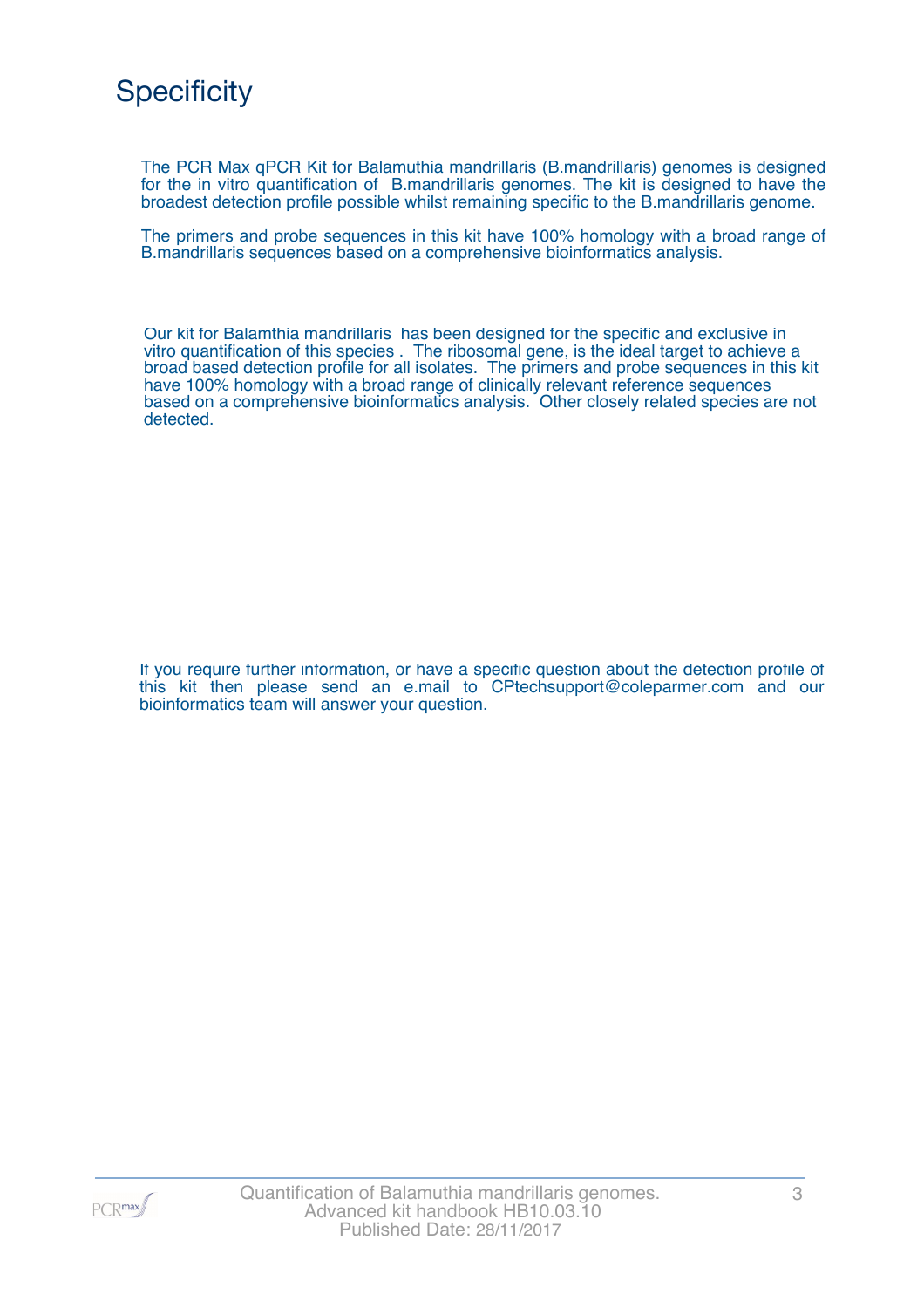### Kit contents

- **B.mandrillaris specific primer/probe mix (150 reactions BROWN)** FAM labelled
- **B.mandrillaris positive control template (for Standard curve RED)**
- **Internal extraction control primer/probe mix (150 reactions BROWN)** VIC labelled as standard
- **Internal extraction control DNA (150 reactions BLUE)**
- **Endogenous control primer/probe mix (150 reactions BROWN)** FAM labelled
- **RNase/DNase free water (WHITE)** for resuspension of primer/probe mixes
- **Template preparation buffer (YELLOW)** for resuspension of and internal extraction control template, positive control template and standard curve preparation

## Reagents and equipment to be supplied by the user

#### **Real-time PCR Instrument**

#### **DNA extraction kit**

This kit is designed to work well with all processes that yield high quality DNA with minimal PCR inhibitors.

#### **Lyophilised 2X qPCR Master Mix**

This kit is designed to be compatible with all commercially available master mixes that run with standard cycling conditions.

**Pipettors and Tips**

**Vortex and centrifuge**

#### **Thin walled 1.5 ml PCR reaction tubes**

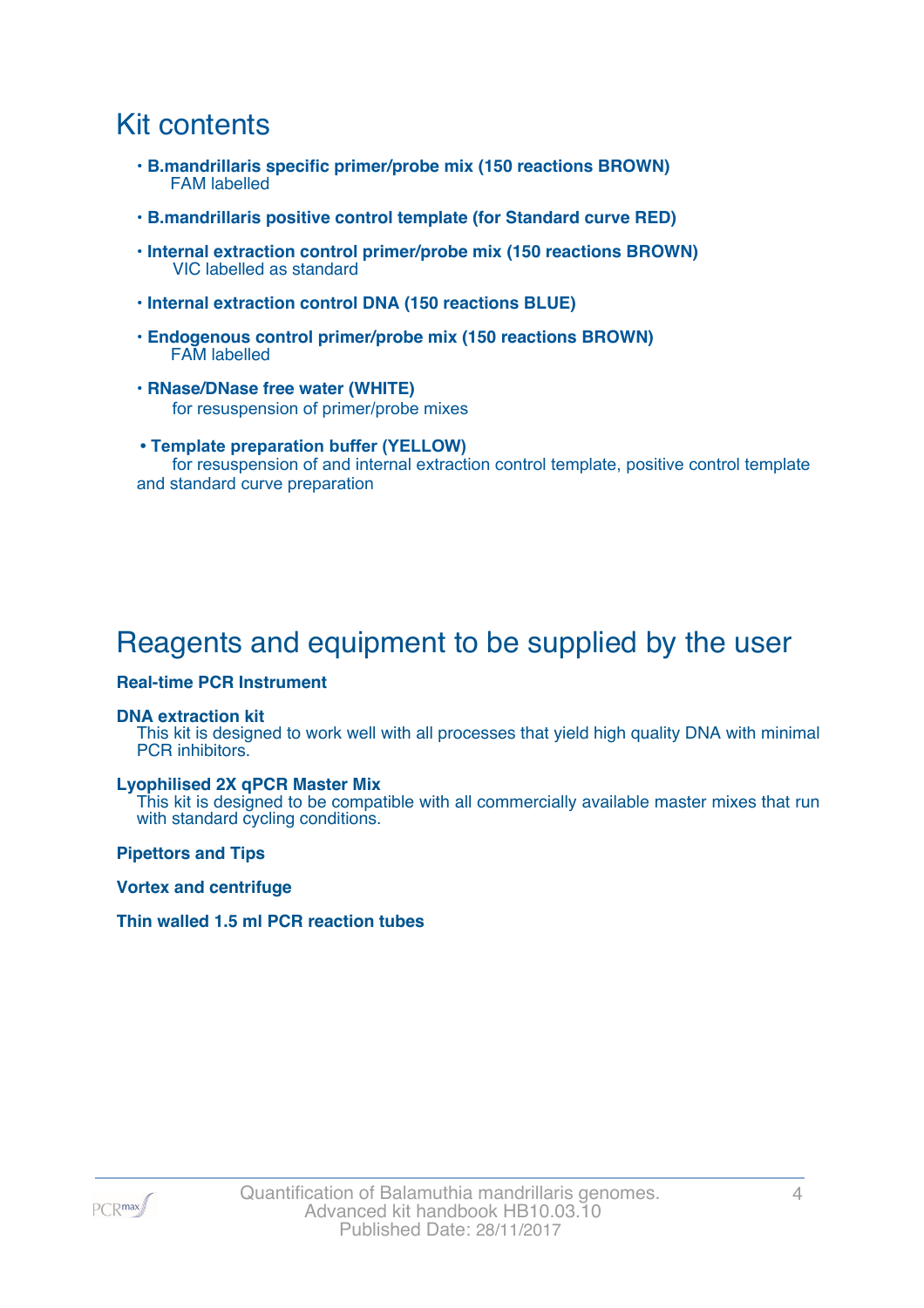### Kit storage and stability

This kit is stable at room temperature but should be stored at -20°C on arrival. Once the lyophilised components have been resuspended they should not be exposed to temperatures above -20ºC for longer than 30 minutes and unnecessary repeated freeze/thawing should be avoided. The kit is stable for six months from the date of resuspension under these circumstances.

If a standard curve dilution series is prepared this can be stored frozen for an extended period. If you see any degradation in this serial dilution a fresh standard curve can be prepared from the positive control.

PCRmax does not recommend using the kit after the expiry date stated on the pack.

### Suitable sample material

All kinds of sample material suited for PCR amplification can be used. Please ensure the samples are suitable in terms of purity, concentration, and DNA integrity (An internal PCR control is supplied to test for non specific PCR inhibitors). Always run at least one negative control with the samples. To prepare a negative-control, replace the template DNA sample with RNase/DNase free water.

### Dynamic range of test

Under optimal PCR conditions PCRmax B.mandrillaris detection kits have very high priming efficiencies of >95% and can detect less than 100 copies of target template.

### Notices and disclaimers

This product is developed, designed and sold for research purposes only. It is not intended for human diagnostic or drug purposes or to be administered to humans unless clearly expressed for that purpose by the Food and Drug Administration in the USA or the appropriate regulatory authorities in the country of use. During the warranty period Master Mix detection kits allow precise and reproducible data recovery combined with excellent sensitivity. For data obtained by violation to the general GLP guidelines and the manufacturer's recommendations the right to claim under guarantee is expired. PCR is a proprietary technology covered by several US and foreign patents. These patents are owned by Roche Molecular Systems Inc. and have been sub-licensed by PE Corporation in certain fields. Depending on your specific application you may need a license from Roche or PE to practice PCR. Additional information on purchasing licenses to practice the PCR process may be obtained by contacting the Director of Licensing at Roche Molecular Systems, 1145 Atlantic Avenue, Alameda, CA 94501 or Applied Biosystems business group of the Applera Corporation, 850 Lincoln Centre Drive, Foster City, CA 94404. In addition, the 5' nuclease assay and other homogeneous amplification methods used in connection with the PCR process may be covered by U. S. Patents 5,210,015 and 5,487,972, owned by Roche Molecular Systems, Inc, and by U.S. Patent 5,538,848, owned by The Perkin-Elmer Corporation.

## **Trademarks**

#### Master Mix™ is a trademark of Cole-Parmer Ltd.

The PCR process is covered by US Patents 4,683,195, and 4,683,202 and foreign equivalents owned by Hoffmann-La Roche AG. BI, ABI PRISM® GeneAmp® and MicroAmp® are registered trademarks of the Applera Genomics (Applied Biosystems Corporation). BIOMEK® is a registered trademark of Beckman Instruments, Inc.; iCycler™ is a registered trademark of Bio-Rad Laboratories, Rotor-Gene is a trademark of Corbett Research. LightCycler™ is a registered trademark of the Idaho Technology Inc. GeneAmp®, TaqMan® and AmpliTaqGold® are registered trademarks of Roche Molecular Systems, Inc., The purchase of the Master Mix reagents cannot be construed as an authorization or implicit license to practice PCR under any patents held by Hoffmann-LaRoche Inc.

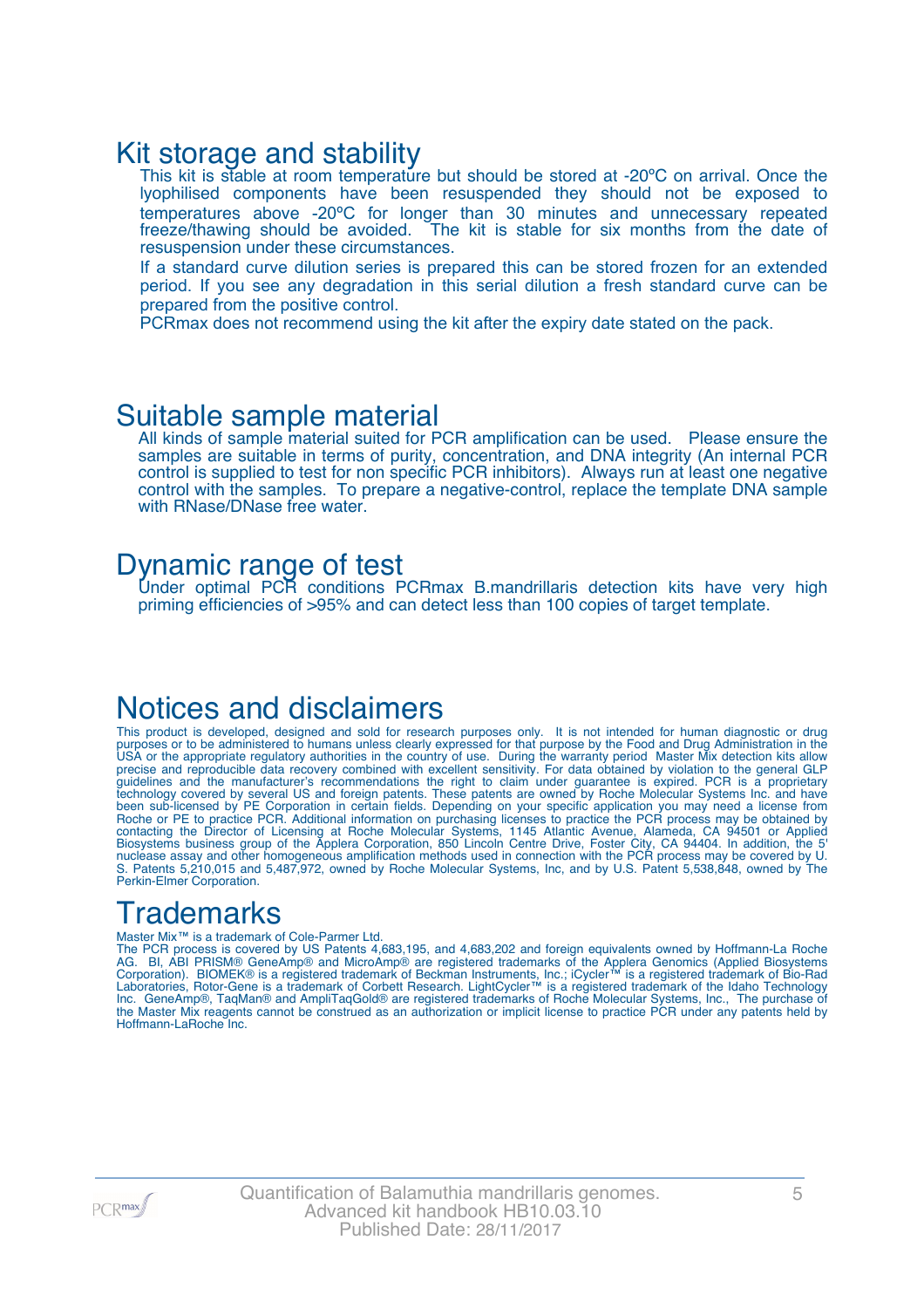### Principles of the test

#### **Real-time PCR**

A B.mandrillaris specific primer and probe mix is provided and this can be detected through the FAM channel.

The primer and probe mix provided exploits the so-called TaqMan® principle. During PCR amplification, forward and reverse primers hybridize to the B.mandrillaris DNA. A fluorogenic probe is included in the same reaction mixture which consists of a DNA probe labeled with a 5`-dye and a 3`-quencher. During PCR amplification, the probe is cleaved and the reporter dye and quencher are separated. The resulting increase in fluorescence can be detected on a range of real-time PCR platforms.

#### **Positive control**

For copy number determination and as a positive control for the PCR set up, the kit contains a positive control template. This can be used to generate a standard curve of B. mandrillaris copy number / Cq value. Alternatively the positive control can be used at a single dilution where full quantitative analysis of the samples is not required. Each time the kit is used, at least one positive control reaction must be included in the run. A positive result indicates that the primers and probes for detecting the target B.mandrillaris gene worked properly in that particular experimental scenario. If a negative result is obtained the test results are invalid and must be repeated. Care should be taken to ensure that the positive control does not contaminate any other kit component which would lead to falsepositive results. This can be achieved by handling this component in a Post PCR environment. Care should also be taken to avoid cross-contamination of other samples when adding the positive control to the run. This can be avoided by sealing all other samples and negative controls before pipetting the positive control into the positive control well.

#### **Negative control**

To validate any positive findings a negative control reaction should be included every time the kit is used. For this reaction the RNase/DNase free water should be used instead of template. A negative result indicates that the reagents have not become contaminated while setting up the run.

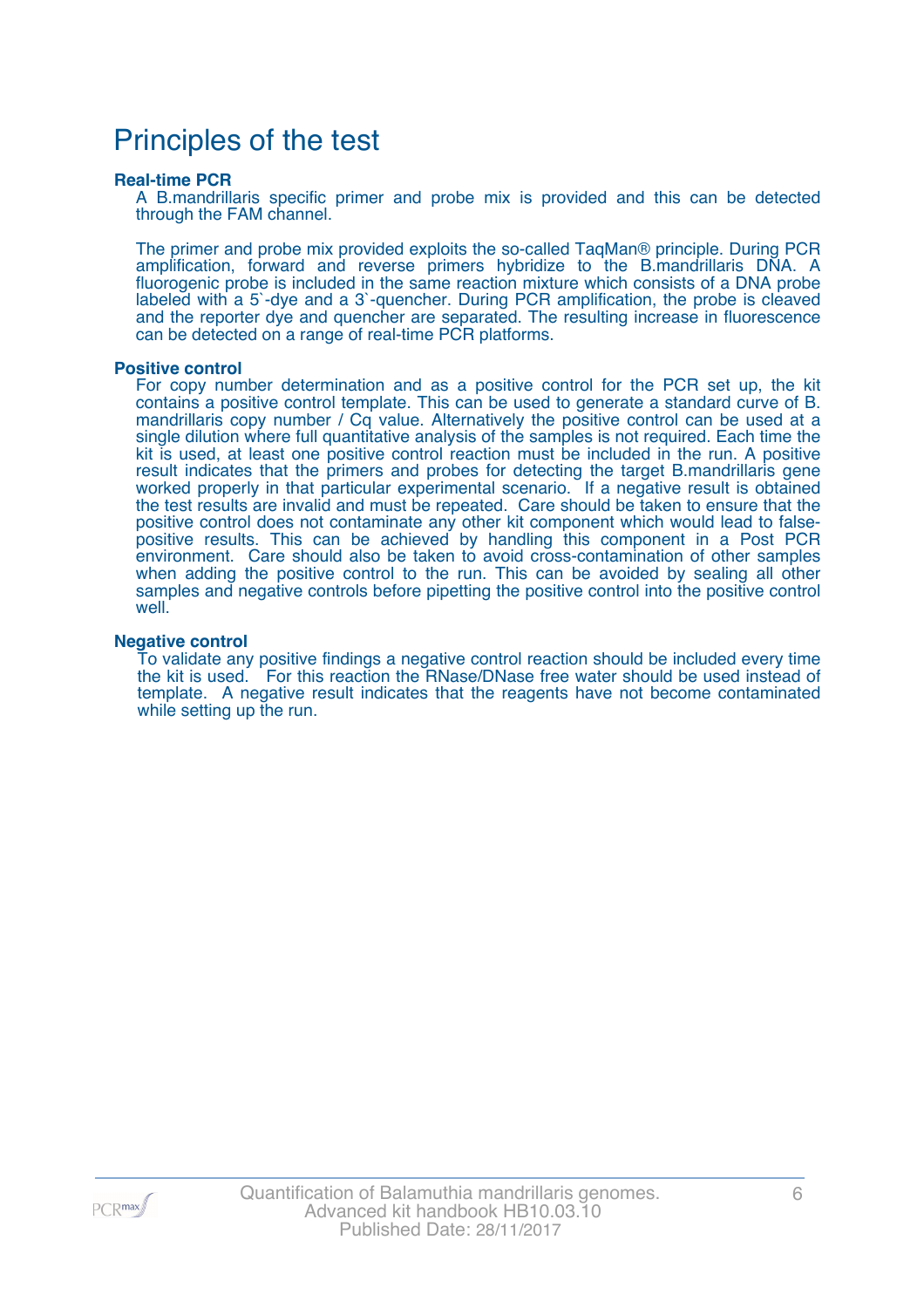#### **Internal DNA extraction control**

When performing DNA extraction, it is often advantageous to have an exogenous source of DNA template that is spiked into the lysis buffer. This control DNA is then co-purified with the sample DNA and can be detected as a positive control for the extraction process. Successful co-purification and real-time PCR for the control DNA also indicates that PCR inhibitors are not present at a high concentration.

A separate primer and probe mix are supplied with this kit to detect the exogenous DNA using real-time PCR. The primers are present at PCR limiting concentrations which allows multiplexing with the target sequence primers. Amplification of the control DNA does not interfere with detection of the B.mandrillaris target DNA even when present at low copy number. The Internal control is detected through the VIC channel and gives a Cq value of 28+/-3.

#### **Endogenous control**

To confirm extraction of a valid biological template, a primer and probe mix is included to detect an endogenous gene. Detection of the endogenous control is through the FAM channel and it is NOT therefore possible to perform a multiplex with the B.mandrillaris primers. A poor endogenous control signal may indicate that the sample did not contain sufficient biological material.

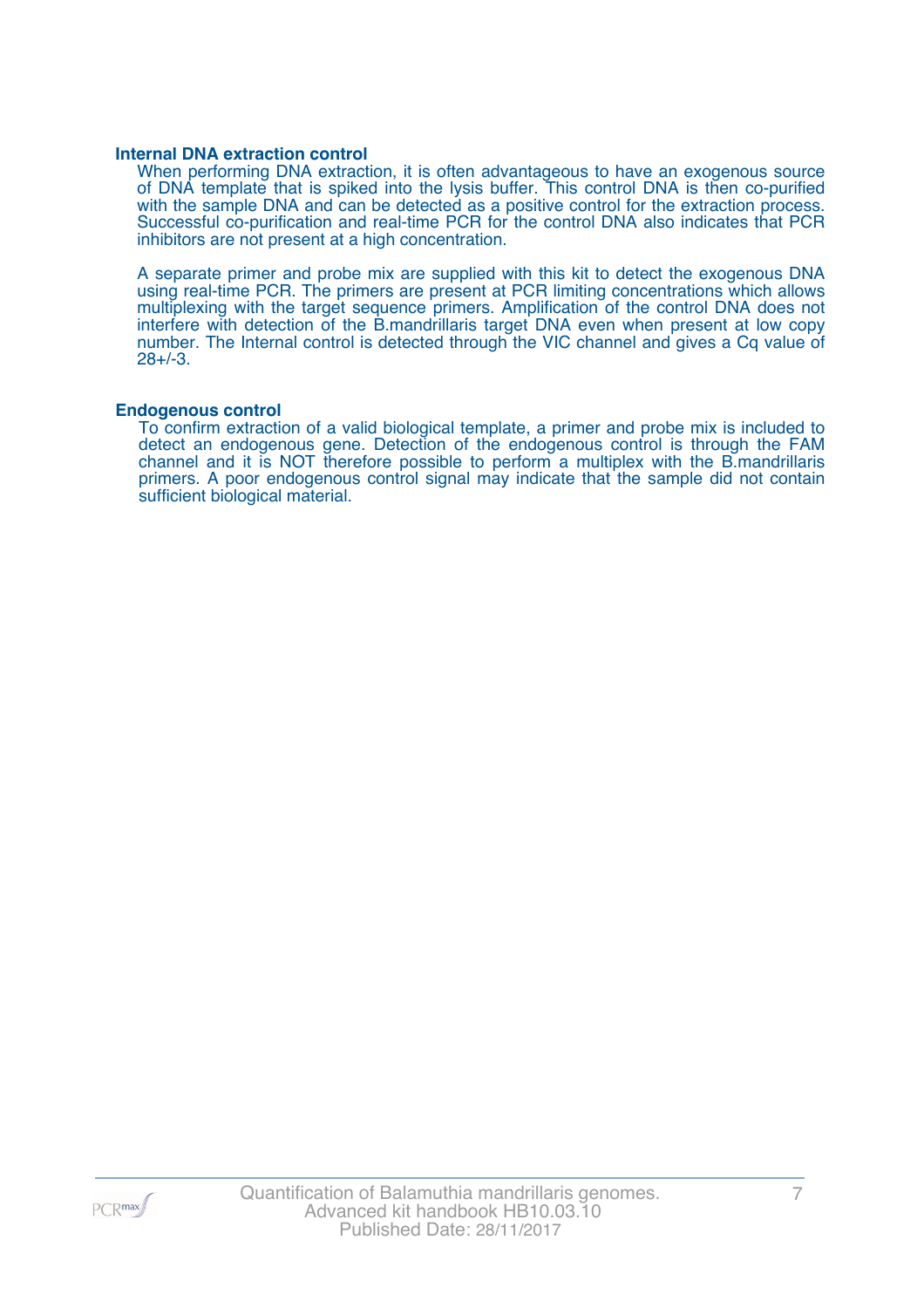### Resuspension Protocol

To minimize the risk of contamination with foreign DNA, we recommend that all pipetting be performed in a PCR clean environment. Ideally this would be a designated PCR lab or PCR cabinet. Filter tips are recommended for all pipetting steps.

- **1. Pulse-spin each tube in a centrifuge before opening.** This will ensure lyophilised primer and probe mix is in the base of the tube and is not spilt upon opening the tube.
- **2. Resuspend the primer/probe mixes in the RNase/DNase free water supplied, according to the table below:**

To ensure complete resuspension, vortex each tube thoroughly.

| Component - resuspend in water                       | Volume  |
|------------------------------------------------------|---------|
| <b>Pre-PCR pack</b>                                  |         |
| B.mandrillaris primer/probe mix (BROWN)              | 165 µl  |
| Internal extraction control primer/probe mix (BROWN) | $165$ µ |
| Endogenous control primer/probe mix (BROWN)          | 165 ul  |

**3. Resuspend the internal control template and positive control template in the template preparation buffer supplied, according to the table below:** To ensure complete resuspension, vortex the tube thoroughly.

| Component - resuspend in template preparation buffer |          |  |
|------------------------------------------------------|----------|--|
| <b>Pre-PCR heat-sealed foil</b>                      |          |  |
| Internal extraction control DNA (BLUE)               | 600 µl   |  |
| <b>Post-PCR heat-sealed foil</b>                     |          |  |
| B.mandrillaris Positive Control Template (RED) *     | $500$ µl |  |

\* This component contains high copy number template and is a VERY significant contamination risk. It must be opened and handled in a separate laboratory environment, away from the other components.

### DNA extraction

The internal extraction control DNA can be added either to the DNA lysis/extraction buffer or to the DNA sample once it has been resuspended in lysis buffer.

**DO NOT add the internal extraction control DNA directly to the unprocessed biological sample as this will lead to degradation and a loss in signal.**

- **1. Add 4µl of the Internal extraction control DNA (BLUE) to each sample in DNA lysis/extraction buffer per sample.**
- **2. Complete DNA extraction according to the manufacturers protocols.**

 $PCR$ <sup>max</sup>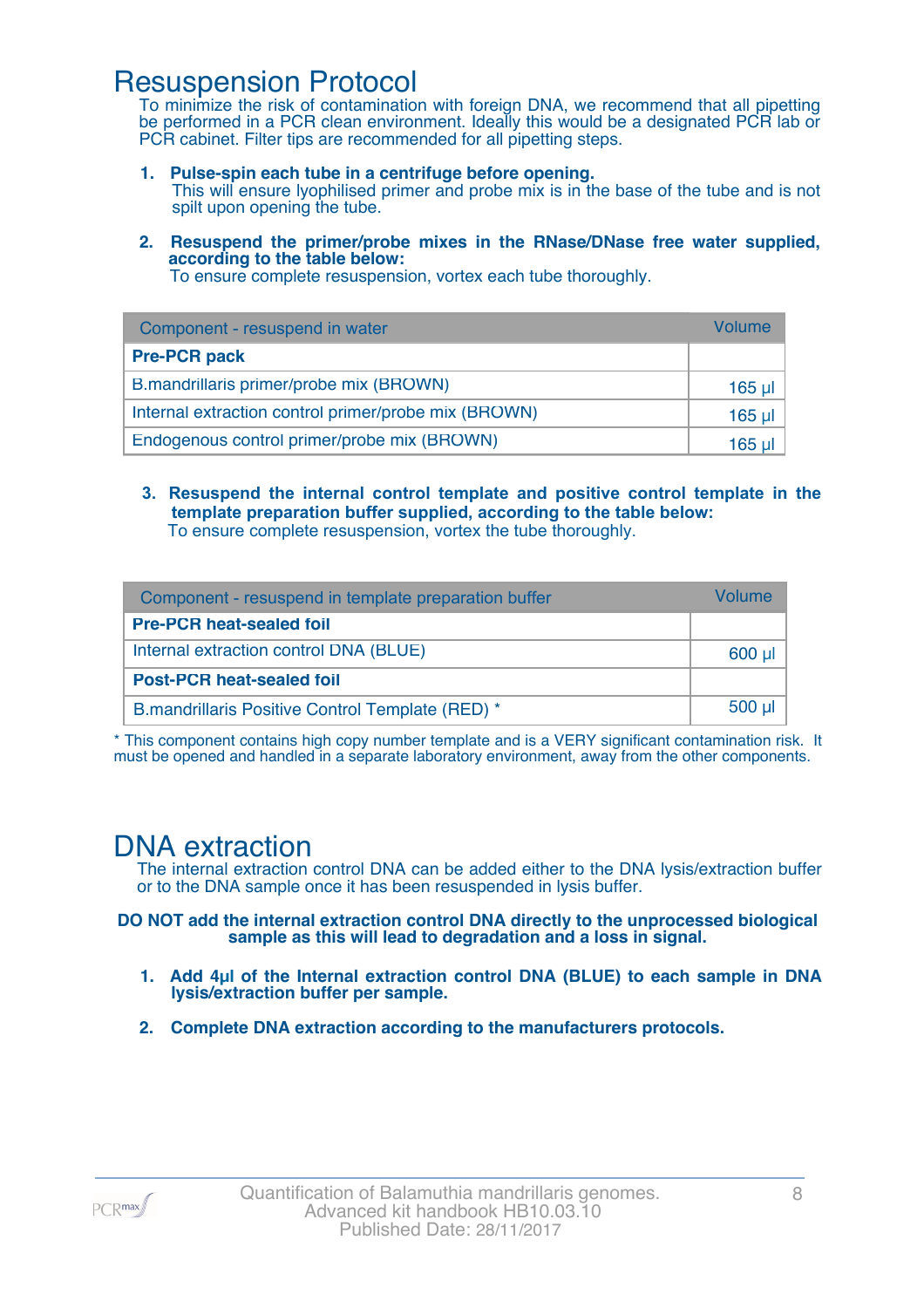## qPCR detection protocol

**1. For each DNA sample prepare a reaction mix according to the table below:** Include sufficient reactions for positive and negative controls.

| Component                                            | Volume          |
|------------------------------------------------------|-----------------|
| Lyophilised 2X qPCR Master Mix                       | 10 <sub>µ</sub> |
| B.mandrillaris primer/probe mix (BROWN)              | 1 µl            |
| Internal extraction control primer/probe mix (BROWN) | 1 µl            |
| RNase/DNase free water (WHITE)                       | 3 <sub>µ</sub>  |
| <b>Final Volume</b>                                  | 15 <sub>µ</sub> |

#### **2. For each DNA sample prepare an endogenous control reaction according to the table below (Optional):**

This control reaction will provide crucial information regarding the quality of the biological sample.

| Component                                   | Volume       |
|---------------------------------------------|--------------|
| Lyophilised 2X qPCR Master Mix              | 10 ul        |
| Endogenous control primer/probe mix (BROWN) | 1 ul         |
| RNase/DNase free water (WHITE)              | 4 ul         |
| <b>Final Volume</b>                         | <u>15 ul</u> |

- **3. Pipette 15µl of each mix into individual wells according to your real-time PCR experimental plate set up.**
- **4. Prepare sample DNA templates for each of your samples.**
- **5. Pipette 5µl of DNA template into each well, according to your experimental plate set up.**

For negative control wells use 5µl of RNase/DNase free water. The final volume in each well is 20ul.

**6. If a standard curve is included for quantitative analysis prepare a reaction mix according to the table below:**

| Component                               | Volume   |
|-----------------------------------------|----------|
| Lyophilised 2X qPCR Master Mix          | $10 \mu$ |
| B.mandrillaris primer/probe mix (BROWN) | 1 µl     |
| RNase/DNase free water (WHITE)          | $4 \mu$  |
| <b>Final Volume</b>                     | $15$ µl  |

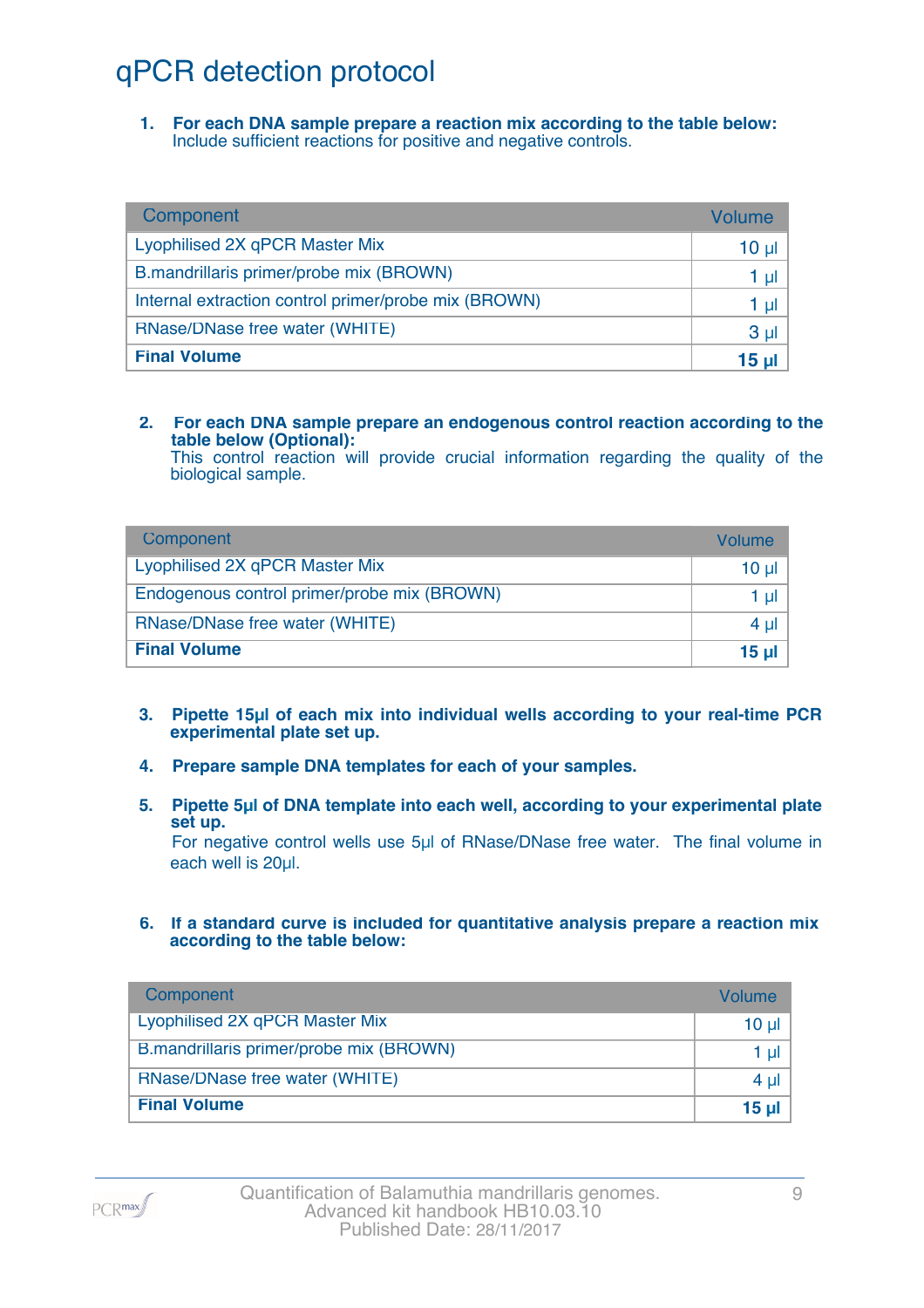#### **7. Preparation of standard curve dilution series.**

- 1) Pipette 90µl of template preparation buffer into 5 tubes and label 2-6
- 2) Pipette 10µl of Positive Control Template (RED) into tube 2
- 3) Vortex thoroughly
- 4) Change pipette tip and pipette 10µl from tube 2 into tube 3
- 5) Vortex thoroughly

Repeat steps 4 and 5 to complete the dilution series

| <b>Standard Curve</b>         | <b>Copy Number</b>     |
|-------------------------------|------------------------|
| Tube 1 Positive control (RED) | $2 \times 10^5$ per µl |
| Tube 2                        | $2 \times 10^4$ per µl |
| Tube 3                        | $2 \times 10^3$ per µl |
| Tube 4                        | $2 \times 10^2$ per µl |
| Tube 5                        | 20 per µl              |
| Tube 6                        | 2 per µl               |

**8. Pipette 5µl of standard template into each well for the standard curve according to your experimental plate set up.** The final volume in each well is 20µl.

## qPCR amplification protocol

Amplification conditions using Lyophilised 2X qPCR Master Mix.

|             | <b>Step</b>              | <b>Time</b>     | <b>Temp</b> |
|-------------|--------------------------|-----------------|-------------|
|             | Enzyme activation        | 2 min           | 95 °C       |
| Cycling x50 | <b>Denaturation</b>      | 10 <sub>s</sub> | 95 °C       |
|             | <b>DATA COLLECTION *</b> | 60 <sub>s</sub> | 60 °C       |

\* Fluorogenic data should be collected during this step through the FAM and VIC channels

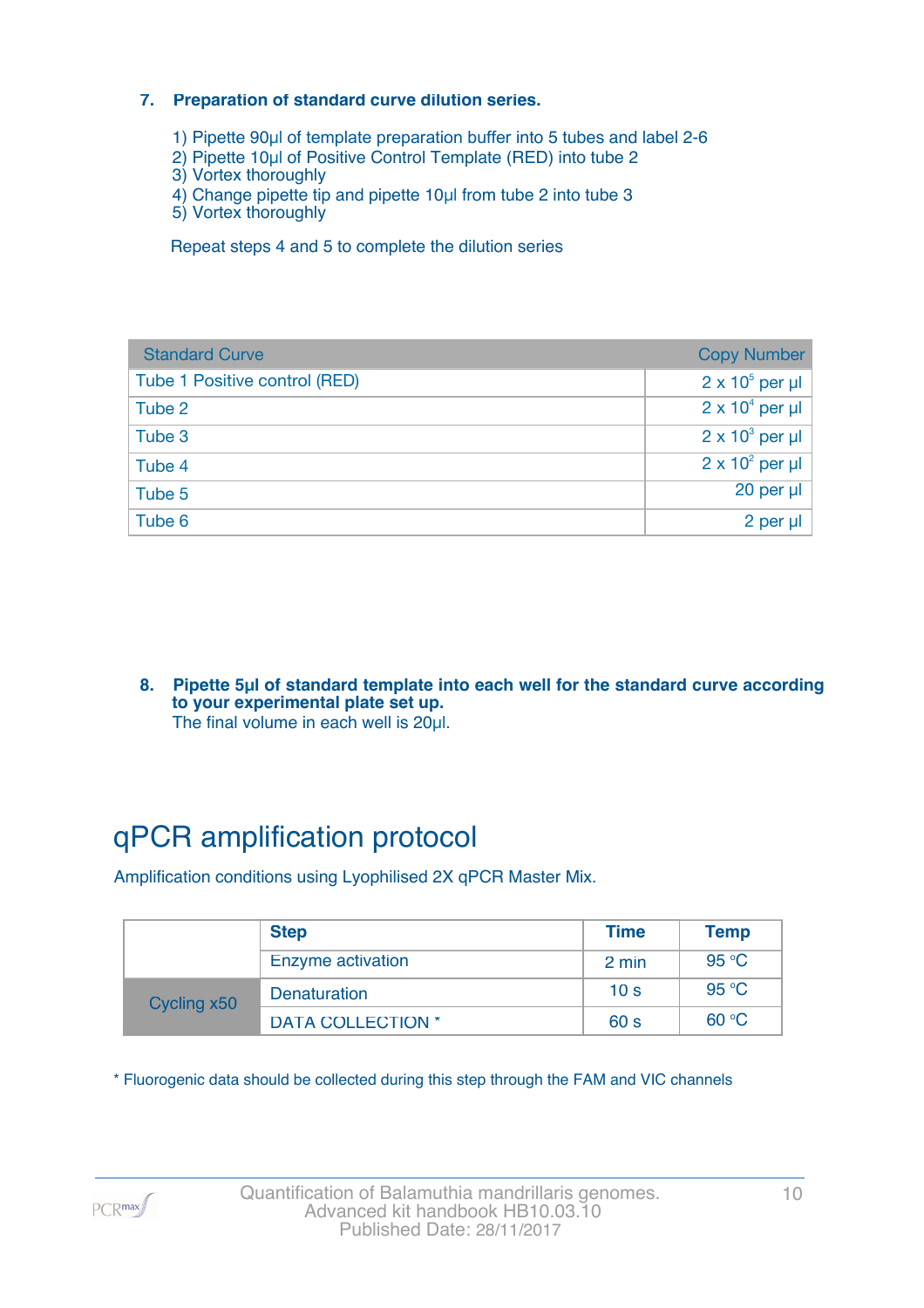## Interpretation of Results

| <b>Target</b><br>(FAM) | <b>Internal</b><br>control<br>(VIC) | <b>Positive</b><br>control | <b>Negative</b><br>control | Interpretation                                                                                                  |
|------------------------|-------------------------------------|----------------------------|----------------------------|-----------------------------------------------------------------------------------------------------------------|
| $\leq 30$              | $+ 1 -$                             | ÷                          |                            | <b>POSITIVE QUANTITATIVE RESULT</b><br>calculate copy number                                                    |
| > 30                   | ÷                                   | ÷                          |                            | <b>POSITIVE QUANTITATIVE RESULT</b><br>calculate copy number                                                    |
| > 30                   |                                     | ÷                          |                            | <b>POSITIVE QUALITATIVE RESULT</b><br>do not report copy number as this<br>may be due to poor sample extraction |
|                        | ÷                                   | ÷                          |                            | <b>NEGATIVE RESULT</b>                                                                                          |
| $+ 1 -$                | $+ 1 -$                             | ٠                          | $\leq$ 35                  | <b>EXPERIMENT FAILED</b><br>due to test contamination                                                           |
| $+ 1 -$                | $+ 1 -$                             | ÷                          | > 35                       | $\star$                                                                                                         |
|                        |                                     | ÷                          |                            | <b>SAMPLE PREPARATION FAILED</b>                                                                                |
|                        |                                     |                            |                            | <b>EXPERIMENT FAILED</b>                                                                                        |

Positive control template (RED) is expected to amplify between Cq 16 and 23. Failure to satisfy this quality control criterion is a strong indication that the experiment has been compromised.

\*Where the test sample is positive and the negative control is positive with a  $Cq > 35$ , the sample must be reinterpreted based on the relative signal strength of the two results:



If the sample amplifies  $> 5$  Cq earlier than the negative control then the sample should be reinterpreted (via the table above) with the negative control verified as negative.



If the sample amplifies < 5 Cq earlier than the negative control then the positive sample result is invalidated and the result should be determined inconclusive due to test contamination. The test for this sample should be repeated.